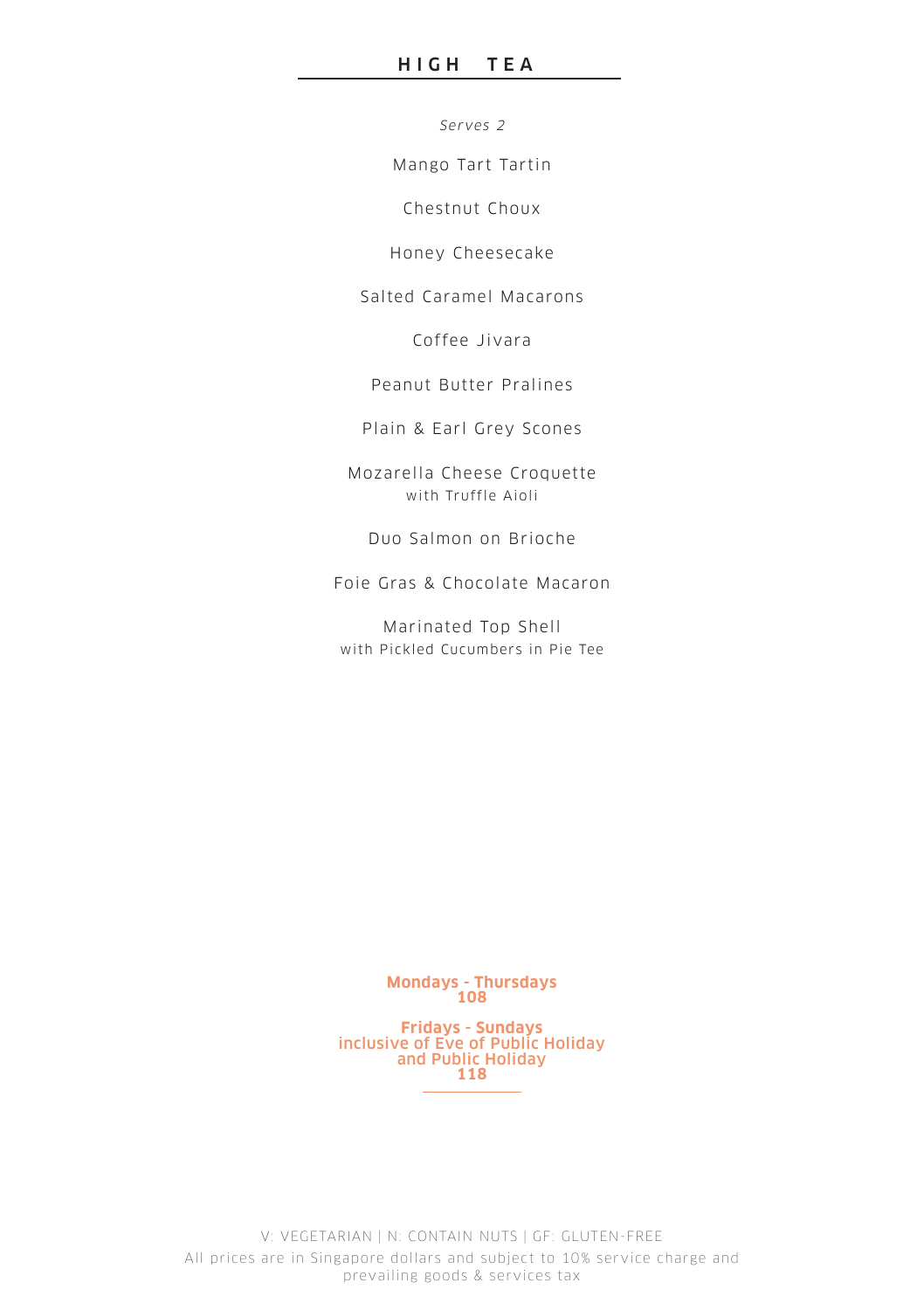**ESPRESSO** 

with Espresso Forte Grand Cru **5**

RISTRETTO

with Ristretto Intenso Grand Cru

**5**

**AMERICANO** 

with Lungo Forte Grand Cru **5**

ESPRESSO MACCHIATO with Espresso Leggero Grand Cru

**6**

## **CAPPUCCINO**

with Espresso Forte Grand Cru

**6**

**LATTE** with Ristretto Grand Cru **6**

All prices are in Singapore dollars and subject to 10% service charge and prevailing goods & services tax